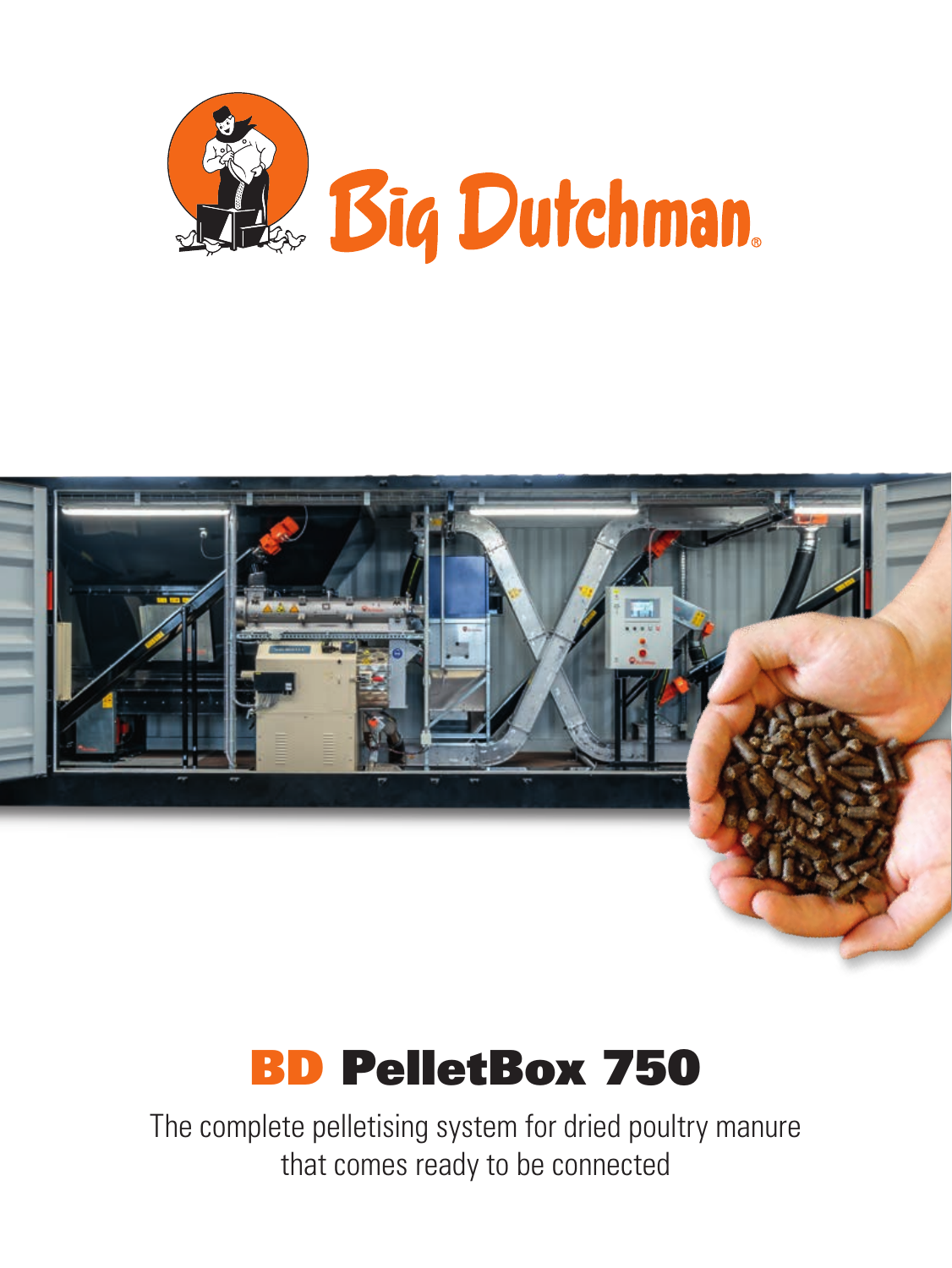#### BD PelletBox 750 **Capacity of approx. 750 kg per hour**

Pelletising dry poultry manure and litter from broiler houses is the consequent continuation of clever residue treatment. Why?

- Because pellets are easier to store and to transport.
- $\bullet$ Because the volume of the loose material is reduced by approx. two thirds.

**The advantages at a glance**

**And because marketing possibilities are** much broader.

With BD PelletBox 750, Big Dutchman presents a system that is ideal for farms or farm complexes from 50,000 to 200,000 layers, for example.

The most clever aspect of this system: it is

supplied in a container, ready to be connected. This makes it very easy to move the system to different places.

Interested? Then please contact Big Dutchman for an extensive consultation with one of our experts.



- $\vee$  use of modern measuring and process technology for a permanently high pellet quality;
- $\vee$  good visualisation, automatic control and monitoring via touch screen;
- $\vee$  ideal for transport and storage:
- $\vee$  versatile marketing possibilities, e.g. in horticulture and viticulture;
- $\vee$  simple and accurate spreading of the pellets as high-quality fertiliser;
- $\vee$  pelletising of other residues from agriculture, such as digestate and litter.



Ready-to-connect delivery of BD PelletBox 750 in a 40-foot HC (high-cube) container (12192 mm x 2438 mm x 2896 mm)

## **Structure and functional principle**



The pre-dried manure with a dry matter (DM) content of no less than 85 percent can be stored in the hopper  $\bullet$  for the short term. From here, a dosing auger  $\bullet$  transports the manure to the hammer mill  $\bullet$ , where it is chopped and then transported to the pellet mill.

The compact pellet mill  $\bullet$  has an output of approx. 750 kg/h, depending on the input material. A trough chain conveyor transports the hot pellets (80 °C to 100 °C) to the pellet cooler  $\bigcirc$ , where the pellets are cooled down to approx. 10 °C above inside temperature. The pellets are now stable for storage. Another dosing auger transports them to the BigBag bagging unit  $\Box$ . A pellet screen ensures that fine parts are separated and returned to the hammer mill. If pellets with a low bacterial count must be

produced, a sanitation unit  $\bullet$  can be installed between the pellet mill and the pellet cooler.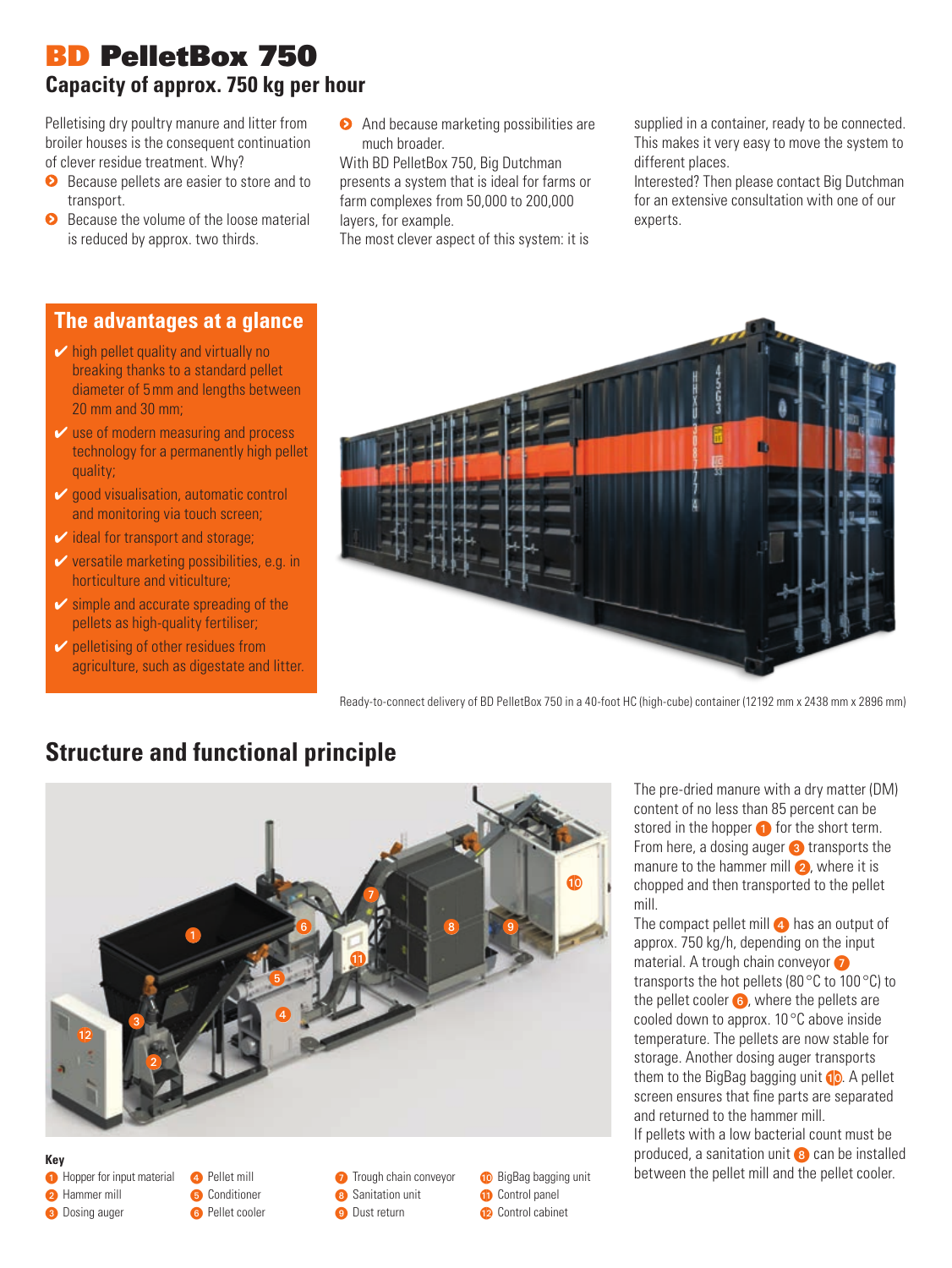# **Pellet mill: rugged and durable**

The core of the pelletising system is the pellet mill, which is characterised by the following features:

- $\triangleright$  high pellet quality, very little breaking;
- $\triangleright$  stable housing design with integrated motor fixing plates;
- $\vee$  vertical ring die with two rollers for a high pressure;
- $\vee$  quiet, energy-efficient and uniform force transmission with a single-stage V-belt drive;
- $\triangleright$  symmetrical die geometry for two-way use and thus a longer service life;
- $\triangleright$  magnetic foreign matter separator;
- $\triangleright$  easy access to the mill via pivoting door:
- use of high-quality materials, with the conditioner being made of acid-resistant V4A steel.





Supply in a 40-foot HC container with a CSC plate is possible, i.e. the container is approved for international transport on container ships

### **Control and process monitoring: easy to understand and automatic**

The system is easy to control and to monitor using the controller touch screen. Additional information such as the current workload of



the hammer mill or of the dosing auger that transports material to the pellet mill can also be retrieved. A sensor reports when one of the BigBags is full and needs to be replaced. The control cabinet itself is located in a



Display of important system status information

separate room and therefore protected from dust and other influences.



System controller container controller container container container container container container container container container container container container container container container container container container con